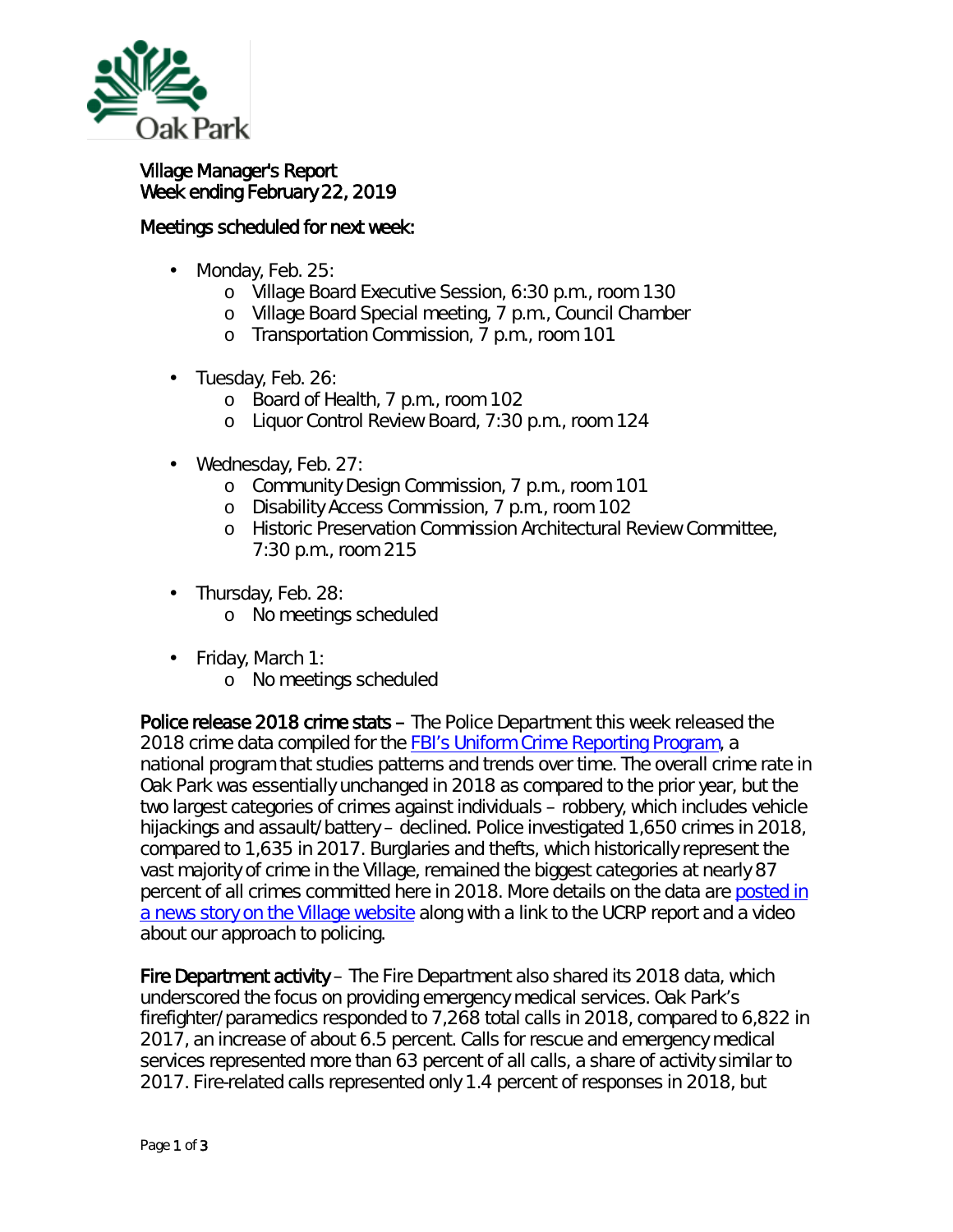remain a critical service, according to the Chief Ebsen, given the number of older buildings in our community. You can [read more about the department's activity on](https://www.oak-park.us/news/calls-fire-department-increase-2018)  [the Village website,](https://www.oak-park.us/news/calls-fire-department-increase-2018) including the chief's take on why newer buildings are less susceptible to fire.

Eleven33 sign application – The Community Design Commission is scheduled to consider an application from [Lincoln Property Co.](https://www.lincolnapts.com/) for a variance to allow new signs on the **Elevent33** development under construction on South Boulevard at Harlem Avenue. The developer wants to install two projecting signs, each 85.25 square feet. One sign would be on the west elevation and one on the north elevation of the building at about 40 feet above grade. The applicant also wants to install two wall signs above the second story window sill, one on the north elevation and one on the south elevation of the building where there is no street frontage. The CDC meeting is scheduled for 7 p.m., Wed., Feb. 27. [Click here to see examples](https://www.oak-park.us/sites/default/files/456678891/1133-south-boulevard-sign-application-renditions.pdf) of the proposed signs.

Madison Street open house – Last night's open house (Thurs., Feb. 21) at Julian Middle School for the [Madison Street improvement project](https://www.oak-park.us/news/open-house-set-madison-street-improvements-project) drew dozens of individuals who wanted to learn more about the project. Some 67 individuals signed the attendance sheet, which also offered the opportunity to join an email list for project updates, while many other attendees just came to learn more about the project. The event showcased project plans including renderings of how Madison Street will look once the project is finished in late fall. Representatives from the engineering firm managing the project and Village staff were on hand to discuss the project, including the many planned pedestrian-friendly updates and infrastructure improvements. More information on the project and construction updates will be posted at [www.madisonstreetconstruction.com,](http://www.madisonstreetconstruction.com/) a dedicated project website managed by the engineering consultant.

New civic brand launched – After a multi-year effort, a new civic brand for marketing Oak Park is now complete. Staff from the Development Customer Services Department, local partner agencies and community focus groups worked with marketing and design consultants to create the new branding program, which can be seen at [opwhereelse.com.](http://opwhereelse.com/) The new civic brand uses a bold, contemporary color palette and a slightly whimsical tone to showcase Oak Park's unique offerings using taglines like *Where the City Begins*, *The Best of Both Worlds* and *Where Historic Meets Contemporary*. The Village's partner agencies will be using the brand, in addition to their own logos, to create continuity as they market Oak Park's unique identity.

Parking milestone – Residents and visitors clearly have been taking advantage of mobile parking technology that has made it quicker and easier to pay at meters and obtain overnight passes. In September, the Village conducted its one-millionth mobile transaction since the Passport Parking technology was introduced in 2013. More than 225,000 mobile transactions were logged in 2018. Over the coming months, the parking technology will be expanded to all passes, permits and citation payments through a custom mobile parking app that will eventually consolidate all vehicle services activities within a single portal.